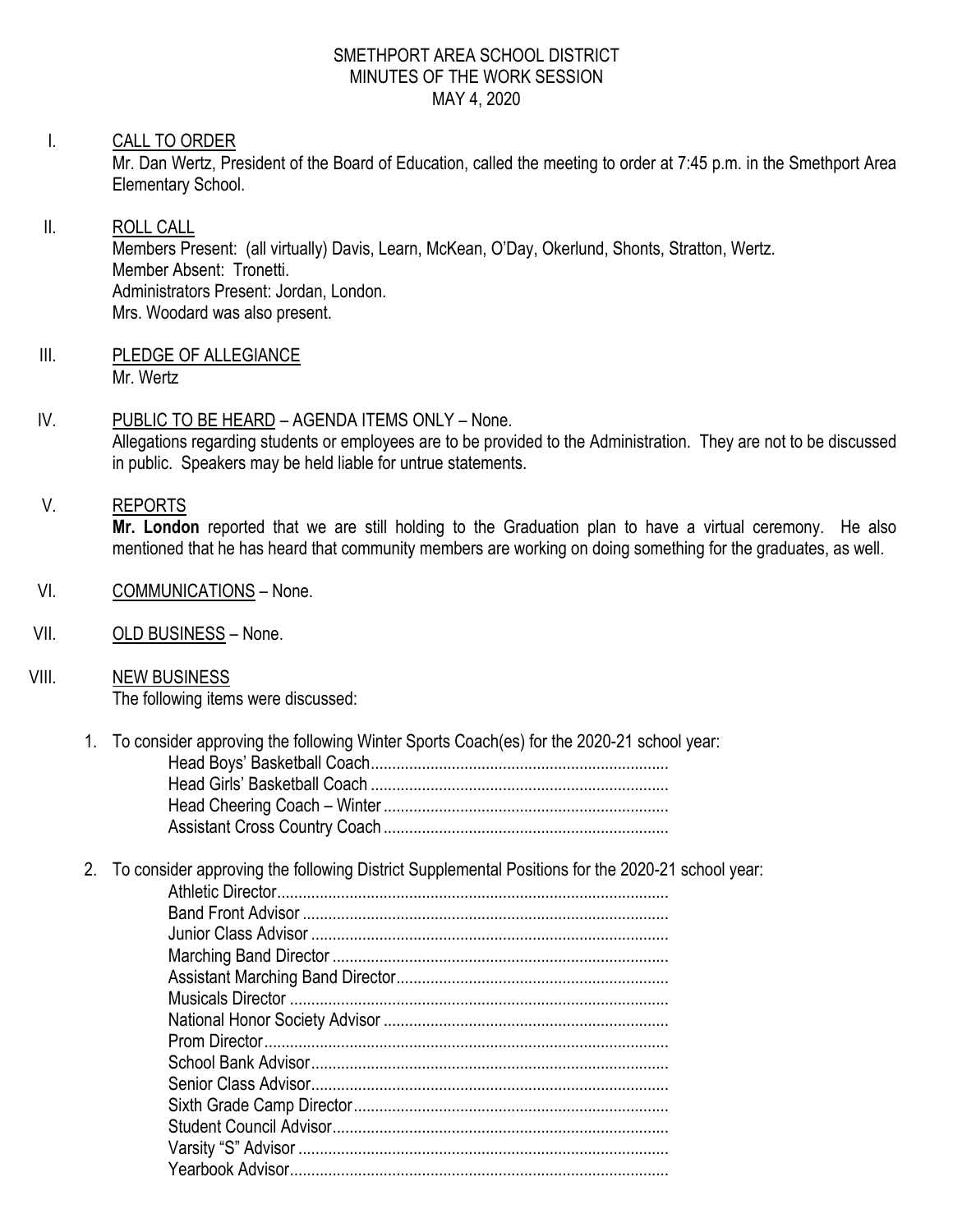- 3. To consider the appointment of the following for the 2020-21 fiscal year: School Auditor School Solicitor School Dentist School Physician
- 4. To consider the approval of the following depositories for the 2020-21 fiscal year: Hamlin Bank & Trust **PLGIT** Northwest Savings Bank **PSDLAF** PA Invest **PA Invest** Bank of New York/Mellon Trust Co
- 5. To consider approving three (3) Special Education Teachers for the ESY program for July 2020.
- 6. To consider approving four (4) Special Education Aides for the ESY program for July 2020.
- 7. To consider approving a Special Education Teacher HS Life Skills 7-12 for the 2020-21 school year.
- 8. To consider approving a Special Education Teacher HS Learning Support 7-9 for the 2020-21 school year.
- 9. To consider approving the following as Summer Help for the custodial / maintenance department at a rate of \$8.50/hour:

Joni Britton, Smethport Perry Tanner, Sr., Smethport Bill Young, Smethport

- 10. To consider approving up to twenty (20) additional hours for each of the nurses, Mrs. Costa and Mrs. Colley for the summer of 2020 to implement the immunization requirements at their per diem rates.
- 11. To consider approving Shane Locke and Doug Rose for Summer Technology help for up to 25 days total at a rate of \$125/day.
- 12. To consider the list of Seniors for graduation pending completion of all graduation requirements.
- 13. To consider a tentative Proposed General Fund Budget for the 2020-21 fiscal year.
- 14. To consider approving the Seneca Highlands I.U.9 General & Janitorial Co-op Bid orders for the 2020-21 school year.
- 15. To consider the 2020-21 Seneca Highlands Career and Technical Center Operating Budget in the amount of \$2,267,654. (Our estimated share is \$189,472)
- 16. To consider a contract with Seneca Highlands I.U. 9 for Special Education Support Services for the 2020-21 school year in the amount of \$28,035.
- 17. To consider an agreement with CARE for Children for Occupational Therapy, Physical Therapy, and Speech Services for the 2020-21 school year (No increase in rates).
- 18. To consider taking action on the High School roof replacements.